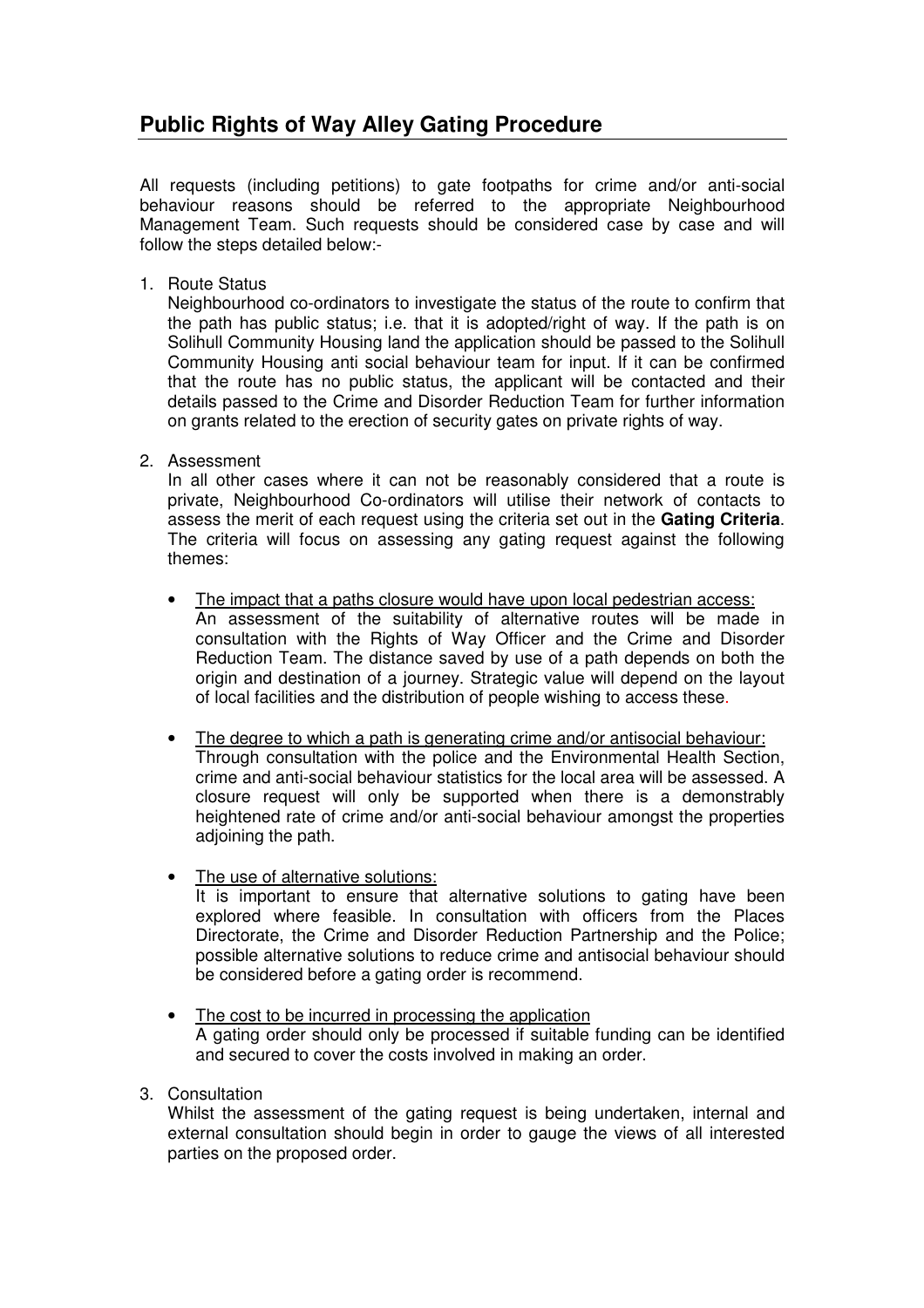Consultation internally with other departments within the Council will potentially identify other information that will need to be considered when processing a gating request. Consequently the following teams should be consulted on all gating requests:

- The Crime and Disorder Reduction Team
- Highways Services
- Legal Services
- Youth Services
- Solihull Community Housing
- Regeneration
- The School Travel Plans Officer
- The Solihull Antisocial Behaviour Operations Group

In addition to internal consultation within the Council, it is also important to inform anyone that may have an interest in the proposed order. It is therefore necessary to consult with the following groups prior to the making of an order:

- Local residents
- Ward Councillors
- Parish and Town Councils
- Adjoining Local Authorities (where appropriate)
- Local Walking Groups
- All statutory consultees.

In order to ensure that any person that may be affected by the gating of a route is given the opportunity to comment on the proposed order, a notice outlining the proposal should be posted on site for a period of not less than 28 days. All comments received will be considered and noted in any subsequent report concerning the order.

All comments received will be considered and noted in any subsequent report concerning the order.

Consideration should be given to undertaking site visits with consultees to ensure that the individual aspects of each site are highlighted and discussed.

In instances where any of the following object to the proposed gating order, the gating request will not be recommended for approval:

- the chief officer of a police force through whose police area the relevant highway passes;
- a fire and rescue authority through whose area the relevant highway passes;
- a NHS trust or NHS foundation trust through whose area the relevant highway passes; or
- a council through whose area the relevant highway passes,

In order to ensure that gating requests meet the needs of local residents and users of the route that it is proposed to gate, a request to gate a route should not be recommended for approval if more than 40% of those consulted object to the proposal.